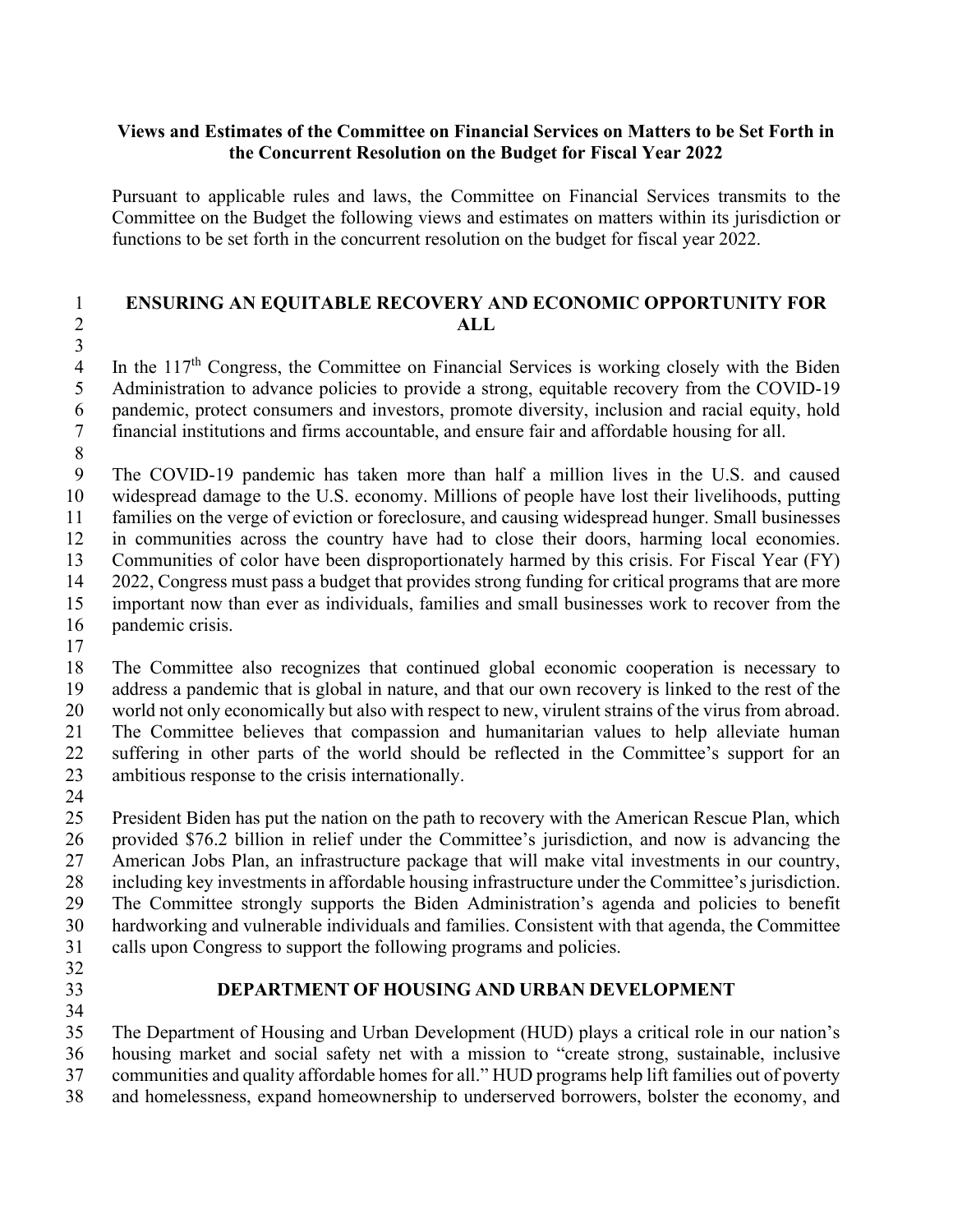ensure equal access to housing opportunities. As our nation continues to grapple with the coronavirus pandemic and its effects on the economy and public health, HUD programs have become even more essential to ensuring struggling families have fair access to safe, decent, and affordable housing. That is, in part, why the Committee will consider "The Housing is Infrastructure Act of 2021," which would provide over \$200 billion in new funding for HUD and other housing programs to sustain and create affordable homes. Likewise, the FY 2022 budget

- should reflect the growing need for affordable housing resources and robustly fund HUD housing
- and community development programs, as well as fully staff HUD to address such needs. As such, the Committee supports at least \$68.7 billion in total funding for the FY 2022 HUD budget.
- 

# **Homeless Assistance Programs**

 According HUD's 2020 annual point in time count, which was conducted prior to the coronavirus pandemic, there was a 2.2% increase in the number of people experiencing homelessness since 2019, marking the fourth year in a row that homelessness has increased in the United States. On any given night, over 580,000 people have no place to sleep other than emergency shelters, streets, and other places not fit for human habitation. The Committee fully supports the goal of ending homelessness and provided significant new resources through the American Rescue Plan, including \$5 billion in homeless assistance through the HOME program and \$5 billion in Housing Choice Vouchers targeted to people experiencing or at risk of homelessness, domestic violence survivors, and victims of human trafficking. The Coronavirus Aid, Relief and Economic Security (CARES) Act of 2020 also provided \$4 billion in homeless assistance through HUD's Emergency 22 Solutions Grants program. The Committee believes that the FY 2022 budget should reflect that ending homelessness is a priority and provide at least \$3.5 billion in funding to further address the growing need for homeless assistance, including through homeless assistance grants. To address this issue last Congress, the Committee passed H.R. 1856, the "Ending Homelessness Act of 2019" to provide over \$13 billion in new funding to ensure that every person experiencing homelessness in America has a place to call home, while some of this funding along with several Committee bills were signed into law, including through COVID relief legislation, H.R. 4029, the "Tribal Access to Homeless Assistance Act", and H.R. 2398, the "Veteran HOUSE Act." This Congress, the Committee will consider proposals to expand and better target funding for families and individuals who are experiencing or at risk of homelessness. In particular, the Committee will review proposals to address the alarming increases in individuals experiencing long-term and unsheltered homelessness. It is this population that has largely driven the overall increase in homelessness in our country. Currently, more homeless individuals are now experiencing unsheltered homelessness (51%) than sheltered homelessness (49%). However, HUD has found that compared to other homeless populations, individuals experiencing homelessness face the largest gap between the resources available and the resources needed to move this population into housing.

# **Rental Assistance Programs**

HUD's rental assistance programs are responsible for providing stable housing for over 10 million

- individuals in nearly 5 million homes across the country. Without this important federal assistance,
- millions of current and future households would be severely rent-burdened or homeless. According
- to the Center on Budget and Policy Priorities, federal rental assistance has kept 4.1 million people,
- including 1.4 million children, out of poverty. In particular, public housing is home to nearly one
- million families, with nearly sixty percent of families headed by a person who is elderly, disabled,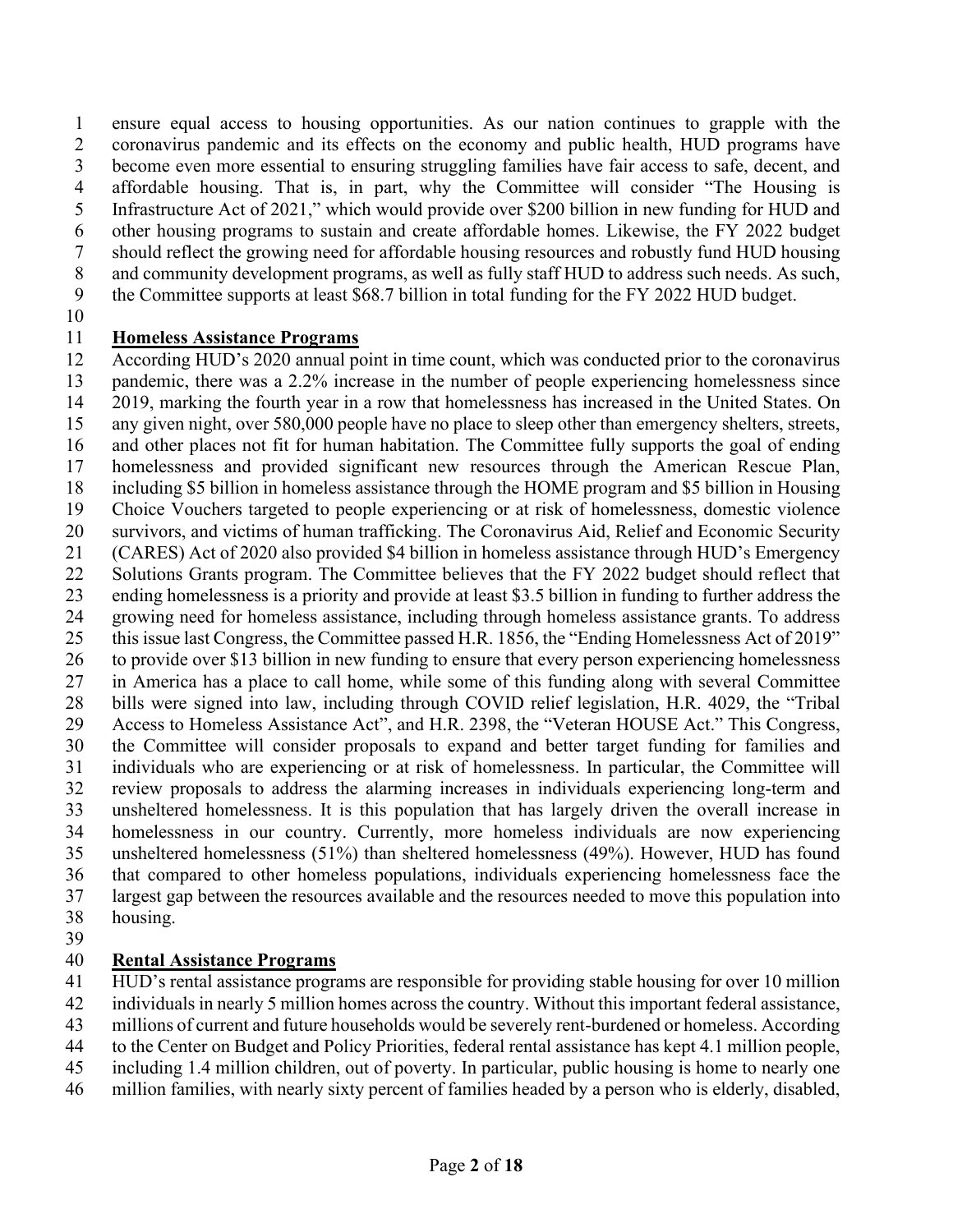or both, and more than forty percent of families in public housing having school-aged children at

home. Federal rental assistance has played a critical role in our country's social safety net during

the coronavirus pandemic and the subsequent downturn in the U.S. economy by helping assisted

families maintain stable affordable housing. The Committee recognizes the importance of these

- programs and, in addition to passing the American Jobs Plan, supports at least \$3.2 billion for
- Public Housing modernization, at least \$180 million for Section 811 Supportive Housing for People with Disabilities and Section 202 Supportive Housing for the Elderly to preserve and
- expand the supply of fair, affordable, and accessible housing, as well as at least \$30.4 billion to
- sustain and expand housing choice vouchers.
- 

# **Federal Housing Administration**

 The Federal Housing Administration (FHA) plays a vital role in promoting long-term stability in the housing market and expanding access to homeownership for creditworthy borrowers, especially first-time homebuyers, low- and moderate-income households, and households of color. Last year, in response to the COVID-19 pandemic, Congress passed the CARES Act, which provided FHA borrowers and other borrowers with federally-backed mortgages access to forbearance relief and instituted a foreclosure moratorium. Throughout the pandemic, Ginnie Mae borrowers, including those with FHA-insured home loans, have struggled disproportionately to stay current on their mortgage payments. In response to ongoing unemployment and rising mortgage delinquencies, Congress passed the Homeowner Assistance Fund through H.R. 1319, the "American Rescue Plan Act" to help struggling homeowners stay in their homes. The Committee supports continued efforts to ensure that hardest-hit borrowers, including low-income borrowers and borrowers of color, to maintain the health of the financial health of FHA and ensure homeowners avoid unnecessary foreclosures.

 The Committee is concerned that FHA-HFA multifamily risk-share loans no longer have access to financing through the FHA's partnership with the Federal Financing Bank after the Trump Administration discontinued this partnership. The Committee will continue its efforts to renew this partnership and support affordable multifamily housing development that is critical to housing infrastructure.

 The Committee is also concerned with FHA's current practice of charging annual mortgage insurance premiums for the life of FHA loans while private mortgage insurers cancel the requirement for mortgage insurance once the outstanding principal balance falls to 78 percent of the original home value. Last Congress, the House passed H.R. 3141, the "FHA Loan Affordability Act of 2019," which would require borrowers to pay premiums only when their loan exceeds 78 percent of the home's value. The Committee also recognizes the need to address the racial wealth gap and ongoing barriers to homeownership for communities historically excluded from such opportunities, such as people of color, and will consider legislation such as the "Downpayment Toward Equity Act," which would provide downpayment assistance to first-generation homebuyers.

The FY2022 budget should also increase funding for Housing Counseling Assistance, which helps

to expand homeownership by educating prospective homebuyers and helps prevent foreclosures

- by providing mitigation services. Especially during the current economic crisis, housing
- counseling helps keep families in homes, protects the FHA Mutual Mortgage Insurance Fund, and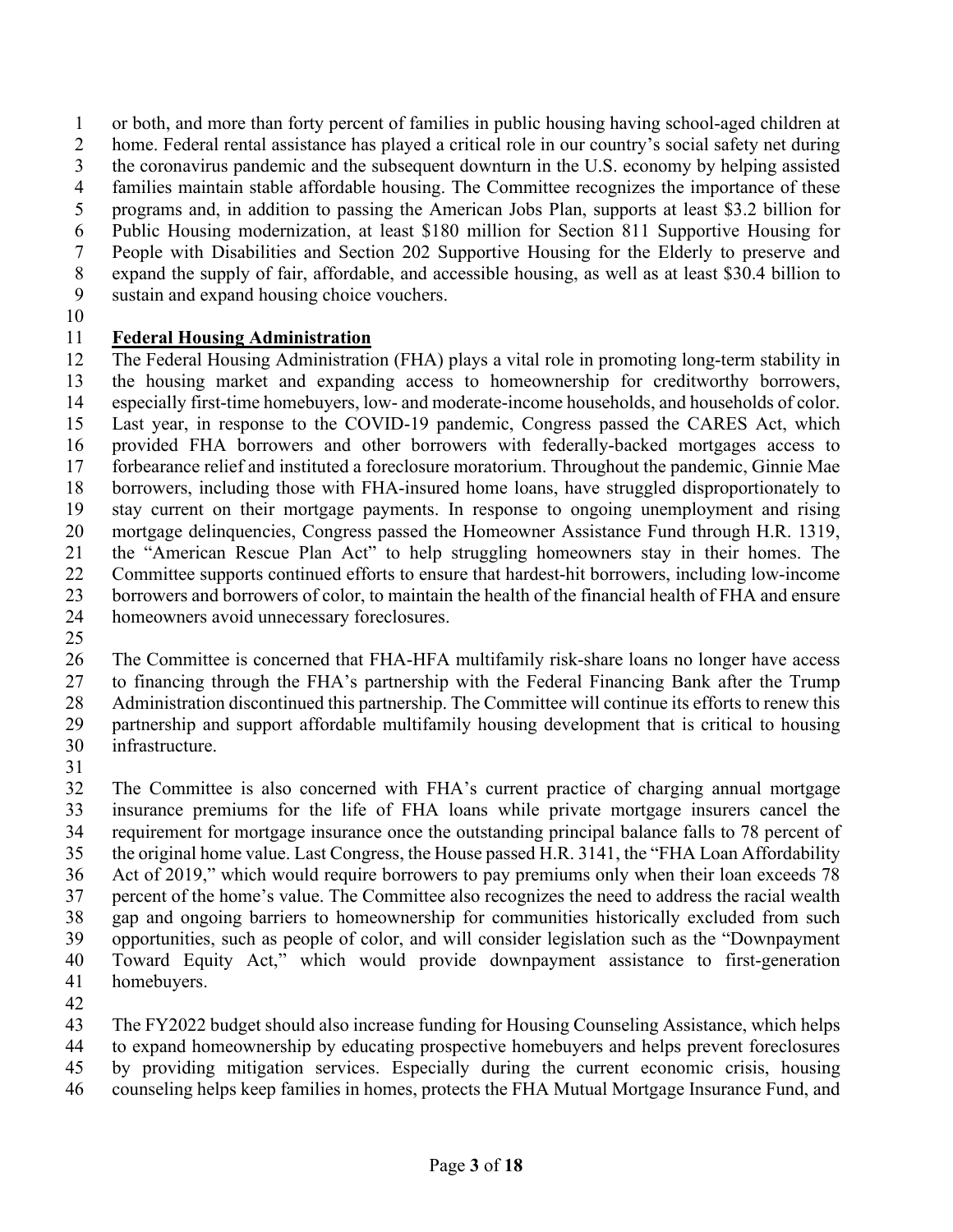stabilizes communities. In order to incentivize more borrowers to obtain housing counseling, the House passed H.R. 2162, the "Housing Financial Literacy Act of 2019" last Congress, which

- would lower insurance premiums for FHA borrowers who choose to receive housing counseling.
- 

# **Government National Mortgage Association**

 The Government National Mortgage Association (Ginnie Mae) plays a critical role in providing liquidity for government backed mortgages, including FHA, VA, and USDA-backed mortgages. Since the 2008 financial crisis, Ginnie Mae's issuer base has substantially shifted to include a much larger share of nonbanks, which present a new set of risks for Ginnie Mae to manage. Ginnie Mae continues to rely overwhelmingly on contractors to carry out its responsibilities due to insufficient appropriations to support staffing levels and limitations on the use of fee revenue. Ginnie Mae also continues to struggle to retain qualified staff due in part to salary caps that are much lower than similar government entities. The Committee will continue to monitor Ginnie Mae's responses to ongoing staffing challenges as well as emerging risks related to the current economic crisis faced disproportionately by borrowers with mortgages securitized by Ginnie Mae.

# **Housing Development Programs**

 HUD programs that support housing development, such as the HOME Investment Partnerships program (HOME), and the National Housing Trust Fund (HTF), play key roles in addressing the inadequate supply of affordable housing, particularly for the lowest income families. As communities begin to recover from the coronavirus pandemic, these programs will become even more essential to helping communities acquire and convert residential and commercial properties that come up for sale due to the economic downturn into affordable housing. For this reason, the Committee supports at least \$1.9 billion in funding for the HOME Program and robust funding for HTF in FY22. The Committee will also consider legislation to address additional funding needs, including consideration of the American Jobs Plan. In addition, the Committee supports at least \$400 million for HUD's Healthy Homes Program to ensure the U.S. housing stock is safe and decent—free from lead and other hazardous toxins that compromise the health and well-being of families and children.

# **Community Development**

 Cities and counties use flexible Community Development Block Grants (CDBG) to meet critical local community development, infrastructure and affordable housing needs and expand economic opportunities principally for low- and moderate-income people. CDBG funds can be used for a wide array of community activities, including those that address conditions that pose a serious and

- immediate threat to the health and safety of residents. To help communities respond to the
- immediate public health and economic effects of the coronavirus pandemic, Congress provided \$5
- billion in CDBG funds through the CARES Act. As communities continue to work to mitigate the short- and long-term economic effects of the coronavirus pandemic, CDBG funds will serve as an
- essential and flexible tool to spur economic development and job growth. Indeed, CDBG yields
- more than \$4 in private funding for every \$1 of CDBG funding invested and has created or retained
- over 420,000 economic development related jobs between FY 2015 and FY 2018, benefiting over
- 47 million low- and moderate-income people through affordable housing and public services. The
- Committee supports at least \$3.8 billion in funding in the FY 2022 budget to carry out the CDBG
- program fully and will consider legislation to ensure this program can address additional need,
- including an incentive grant program to encourage jurisdictionsto remove local barriersto building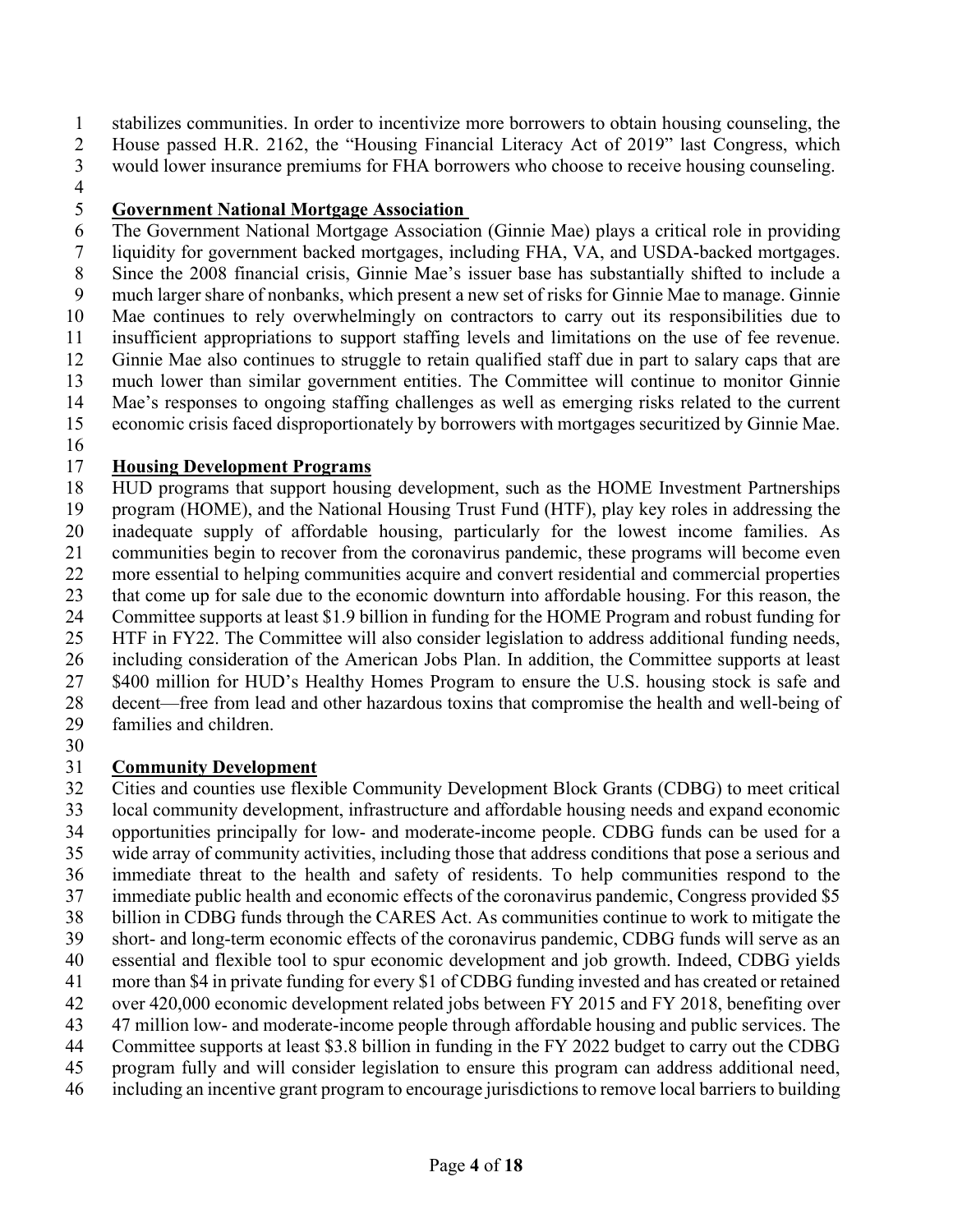affordable housing. In addition to consideration of the American Jobs Plan, the Committee also supports an allocation of at least \$800 million for a new CDBG set-aside in FY 2022 to improve

- resiliency and energy efficiency in the U.S. housing stock.
- 

# **Fair Housing**

 HUD plays a central role in fighting discrimination in housing and promoting fair housing practices, primarily through its implementation and enforcement of the Fair Housing Act. In order to promote robust enforcement of the Fair Housing Act, the Committee supports at least \$85 million in FY 2022 funding for HUD's fair housing programs as well as to increase personnel in the Office of Fair Housing and Equal Opportunity. The Committee will continue to take steps to ensure that HUD and its programs are fully equipped to enforce the Fair Housing Act, including through the consideration of legislation like H.R. 68, the "Housing Fairness Act of 2021" and the American Jobs Plan.

# **Native American Housing**

 The Committee supports the fundamental recognition of tribal self-determination under the Native American Housing Assistance and Self-Determination Act of 1996 (NAHASDA). In addition to the funding provided through COVID relief legislation, such as the American Rescue Plan, as the Committee supports at least \$900 million in FY 2022 funding for the NAHASDA programs. The Committee will consider legislation to reauthorize and strengthen NAHASDA programs and ensure inclusion of the descendants of Native American Freedmen, in accordance with existing Treaty agreements.  $\frac{23}{24}$ 

### **USDA'S RURAL HOUSING PROGRAMS**

 The United States Department of Agriculture's (USDA's) Rural Housing Service (RHS) plays a distinct and critical role in the Federal government's housing assistance strategy, and in the housing market overall. RHS programs help address unique housing challenges that rural residents and communities face, including the prevalence of substandard housing conditions, the challenges of farm workers remaining stably housed despite the seasonal nature of their work, and the lack of access to affordable mortgage credit in some rural areas. Unfortunately, due to the lack of funding and lack of a strategy from USDA, hundreds of thousands of multifamily units are projected to exit USDA programs that keep the units affordable for low-income residents in the coming decades. To ensure robust funding for RHS to address these challenges in the rural housing stock, the Committee passed H.R. 3620, "The Strategy and Investment in Rural Housing Preservation Act of 2019," which authorized \$1 billion to preserve RHS-subsidized properties and prevent resident displacement. The Committee also provided \$100 million in the American Rescue Plan for additional rural rental assistance for families struggling to pay rent during the coronavirus pandemic.

USDA's single-family housing programs also provide unique mortgage products to help low- and

moderate-income rural households gain access to homeownership. The Committee will consider

proposals to ensure that loss mitigation requirements under these programs are serving borrowers

effectively. The Committee also supports increased funding for the Section 502 Direct Loan

program, which serves low income households. The Committee provided \$39 million in COVID-

relief funding through the American Rescue Plan to assist struggling rural homeowners.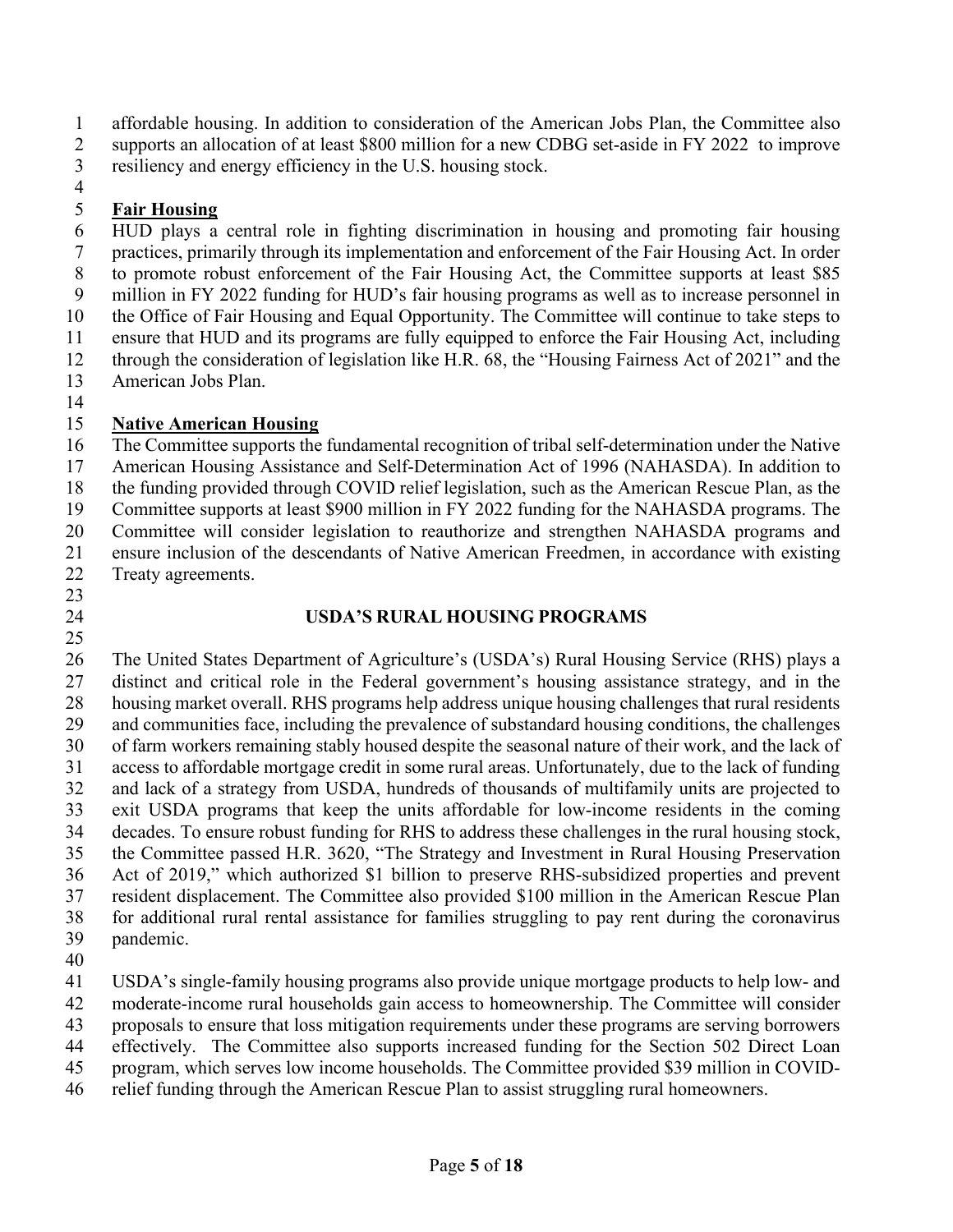## **GOVERNMENT SPONSORED ENTERPRISES**

 The Committee believes that a robust mortgage market is required to sustain the middle class and broad economic growth. The secondary mortgage market plays a significant role in ensuring the health of the financial system, especially in times of economic downturn as the U.S. has experienced during the ongoing COVID-19 pandemic. Efforts to reform that market should: maintain affordable, long-term fixed-rate mortgage products such as the 30-year pre-payable fixed rate mortgage; protect taxpayers by paying for an explicit government guarantee; provide stability and liquidity to the market; support a broad-based strategy for promoting access to affordable housing, including affordable rental housing; and ensure that financial institutions of all sizes can equally participate in the market.

 The Committee has several concerns with housing finance reform efforts driven by the Trump Administration and that continue under Director Calabria's leadership. Such concerns involve increases to Fannie Mae and Freddie Mac's capital retention, which could severely restrict access to credit, especially for communities of color, and significantly disrupt the housing finance market at a time of economic uncertainty due to the pandemic. The Committee will continue to monitor the Federal Housing Finance Agency's actions to increase Fannie Mae and Freddie Mac's capital retention, as well as its oversight role as conservator of the enterprises.

- 
- 

#### **NATIONAL FLOOD INSURANCE PROGRAM**

 The National Flood Insurance Program (NFIP), which provides flood insurance to over five million homeowners, renters, and businesses, is set to expire on September 30, 2021. The last long- term authorization of the NFIP expired on September 30, 2017. Ever since, Congress has been passing short-term extensions without a comprehensive plan to provide certainty to the market, keep flood insurance affordable, or deal with the lack of stable funding for mapping or mitigation. The Committee believes that the NFIP must be reauthorized for the long term with a plan to keep coverage affordable and available, to adapt to a changing climate, and to keep our communities resilient in the face of increasing flood risks. That is why the Committee unanimously passed H.R. 3167, the "National Flood Insurance Program Reauthorization Act".

 Further, although Congress recently forgave \$16 billion of the NFIP's debt, the remaining \$20.5 billion in debt has been ignored and continues to burden policyholders with approximately \$400 million in interest payments every year. Meanwhile, nearly 65 percent of NFIP premiums and fees are spent on losses and debt reduction, including interest payments. The Committee believes that these costs contribute to affordability challenges for policyholders and will examine steps to address this issue.

- 
- 

#### **SECURITIES AND EXCHANGE COMMISSION**

 The Committee supports robust funding for the FY 2022 budget of the Securities and Exchange

Commission (SEC) so that it is able to fulfill fully its three-part mission to: (1) protect investors;

(2) maintain fair, orderly, and efficient markets; and (3) facilitate capital formation. Pursuant to

that mission, on an annual basis, the SEC oversees approximately \$97 trillion in securities trading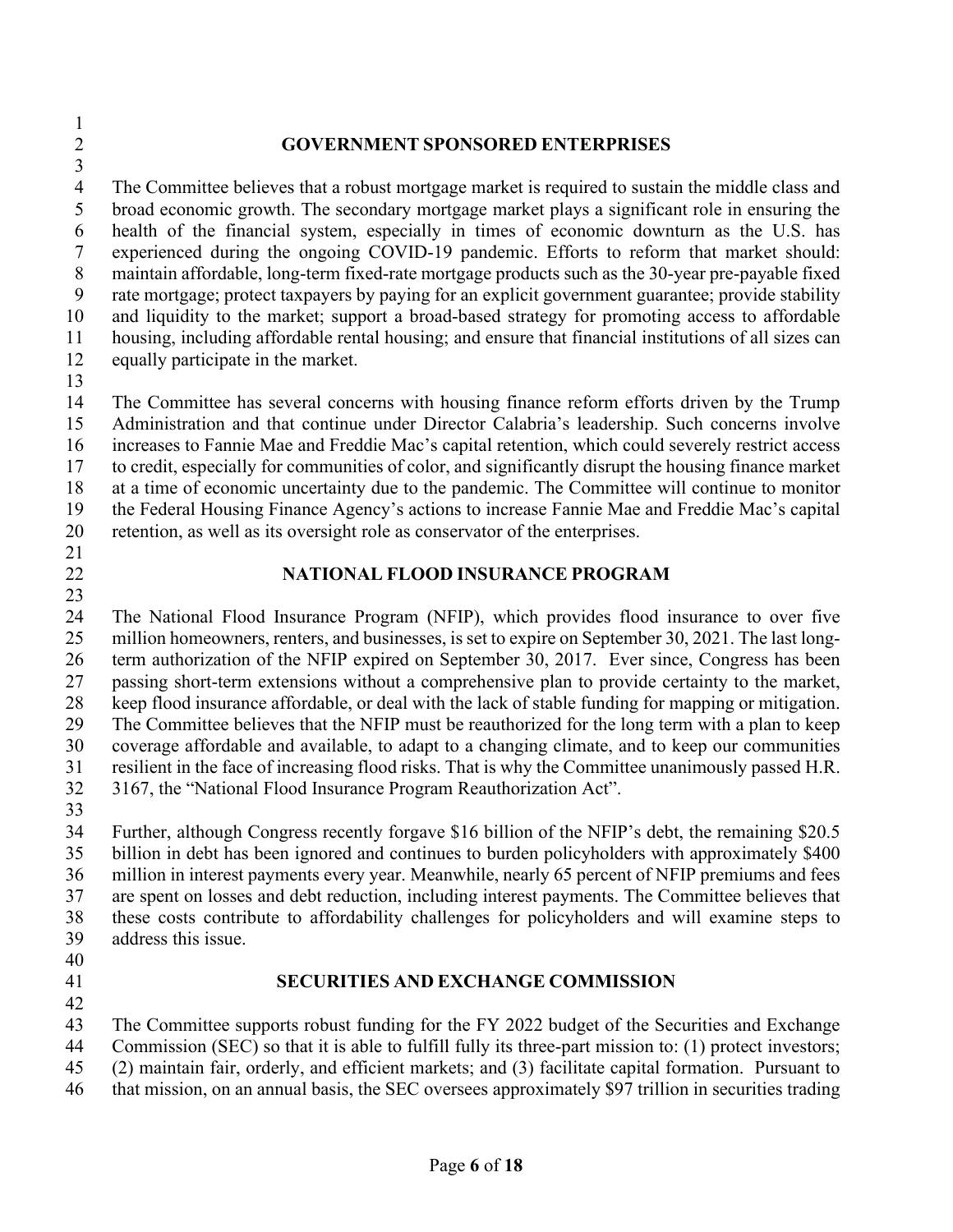on U.S. equity markets and more than 27,000 market participants. These market participants include investment advisers, mutual funds, broker-dealers, national securities exchanges, credit rating agencies, clearing agencies, and self-regulatory organizations. The SEC also reviews the 4 disclosures and financial statements of over 7,600 reporting companies. The SEC is responsible for prosecuting violations of the securities laws and holding violators accountable in cases involving everything from corporate disclosure violations to fraudulent sales of complex financial products.

 In 2020, the SEC ordered record amounts in disgorgement and penalties. Nonetheless, the number of enforcement cases declined. Thus, the Committee urges the SEC to prioritize its enforcement and examinations activities, and to complete the remaining Dodd-Frank Act rulemakings including, without limitation, rulemaking pursuant to Section 929X(a) of the Dodd-Frank Act.

 The Committee is concerned about several market infrastructure issues highlighted by the recent GameStop controversy, including the inherent conflicts of interest between best execution and payment for order flow; the emergence of gamification and how it manipulates investor conduct; striking the right balance between investor protection and market access; the efficacy of anti- market manipulation laws and whether technology and social media have outpaced regulation in a manner that leaves investors and the markets exposed to unnecessary and avoidable risks. Further, the fact that a single market maker executed 47% of U.S. listed retail volume caused the Committee to raise concerns of systemic risks. These concerns have only grown as the default of Archegos Capital Management, a family office, caused significant losses to banks, a decline in banks' share prices, and a decline in the share prices of liquidated securities.

 In addition, the SEC must vigorously police the markets through regular compliance checks, including cycle and cause examinations. In particular, the SEC should examine how and whether market participants are preparing for the transition from the London Inter-Bank Offered Rate, firms' compliance with Regulation Best Interest and Form CRS, and how firms are implementing financial technology. Further, during the coronavirus pandemic many market participants kept their employees safe by allowing remote work arrangements that alter a company's cybersecurity risk profile. Thus, the Committee urges the SEC to focus examinations on cybersecurity and business continuity, not only in terms of how firms managed pandemic-related risks, but also how firms are preparing for other significant business interruptions, such as extreme weather events caused by climate change. The Committee also encourages the SEC to continue its focus on registered investment advisers to private funds, with an emphasis on disclosure of investment risks and conflicts of interest.

 On March 15, 2021, the SEC requested public comment on climate disclosures. The Committee encourages the SEC to ensure that public companies disclose climate change risks and risk management, as well as other environmental, social, and governance (ESG) information, such as exposure to risks related to cybersecurity threats, human capital management, political spending, foreign tax reporting, and supply chain risk.

 The Committee urges the Commission to place paramount importance on shareholders' ability to engage with the companies they invest in. This includes safeguarding the principle of "one-share,

one-vote," shareholders' ability to submit and resubmit proposals, and fiercely protecting the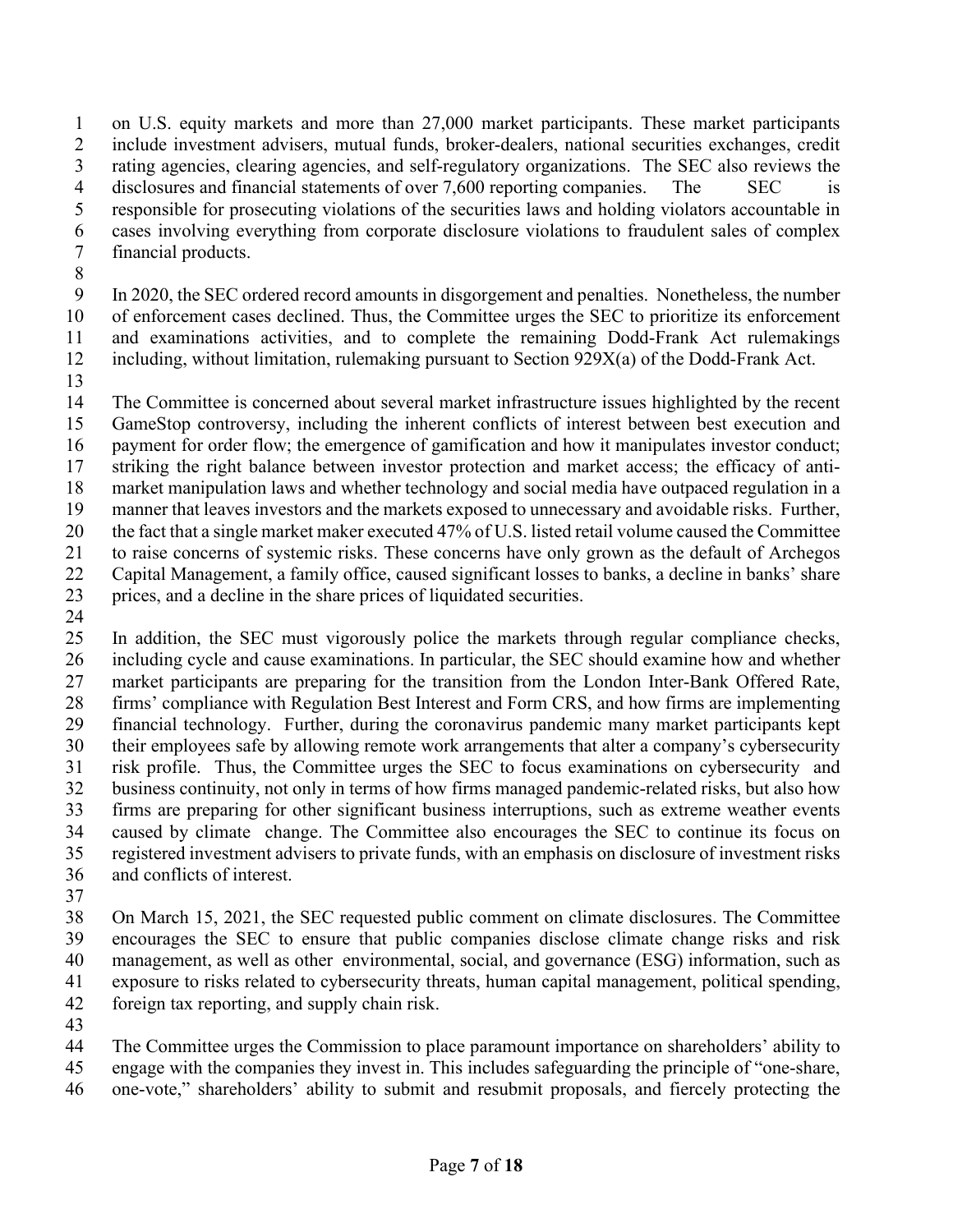independence of proxy voting advice. The SEC should reverse its July 2020 rules governing proxy

- 2 solicitations, which deny independent information to investors who rely on advice from proxy advisory firms.
- 

 During the Trump Administration, the SEC imposed a hiring freeze that resulted in the loss of hundreds of critical positions. The Committee expects the SEC to promptly fill the personnel backlog created by the previous administration to tackle emerging challenges facing our capital markets. Specifically, SEC should hire personnel with expertise in areas like climate change and cybersecurity, and to expand the SEC's Office of Minority and Women Inclusion so that the office can play a greater role in the SEC's policymaking process.

 Additionally, there is also a growing risk to investors from the gap between regulation and innovation. To close this gap, the SEC in December 2020 converted the Strategic Hub for Innovation and Financial Technology (FinHub) to a stand-alone office. It is crucial that the SEC staff this new office with employees who have the specialized expertise needed to help the Commission foster responsible innovation. It is also important that the SEC invest in its own technology and regulatory infrastructure, including completion of the Electronic Data Gathering, Analysis, and Retrieval Modernization project and ensuring the Consolidated Audit Trail is fully operational. For these reasons, the Committee supports the full allocation to the Reserve Fund created in the Dodd-Frank Wall Street Reform and Consumer Protection Act (Dodd-Frank).

# 

# **FINANCIAL CRIMES ENFORCEMENT NETWORK**

 As America's Financial Intelligence Unit (FIU), Treasury's Financial Crimes Enforcement Network (FinCEN) safeguards the financial system by implementing and enforcing the Bank Secrecy Act (BSA), the nation's primary law governing money laundering and the financing of terrorism (AML/CTF). This agency is essential to the U.S. effort to detect and deter illicit finance by terrorists, kleptocrats, traffickers, and other criminals, such as the insurrectionists who attacked the U.S. Capitol on January 6, 2021. The Committee supports robust funding of \$191 million in the FY 2022 budget to allow FinCEN's staff to properly execute its mission of "strategic use of financial authorities and the collection, analysis, and dissemination of financial intelligence." This includes regulatory actions, analytic products, data-focused activities, and engagement with public- and private-sector stakeholders.

 In furtherance of this work, Congress passed the National Defense Authorization Act of 2020, which included language similar to several House bills, notably H.R. 2513, the Corporate Transparency Act of 2019, and H.R. 2514, the COUNTER Act of 2019, as law, now called the Corporate Transparency Act (CTA) of 2020 and the Anti-Money Laundering Act (AMLA) of 2020.

Buttressed by CTA and AMLA authorities, the Committee expects that FinCEN will provide

regulated entities, including those located in U.S. tribal lands and territories, with guidance and

feedback on illicit financing risks posed by a constantly changing threat environment, including

trafficking, domestic terrorism, and vulnerabilities from emerging technologies such as virtual

- assets. FinCEN should also engage more closely with foreign partners, such as other FIUs, and
- domestic stakeholders, through newly established liaisons programs. FinCEN is also required to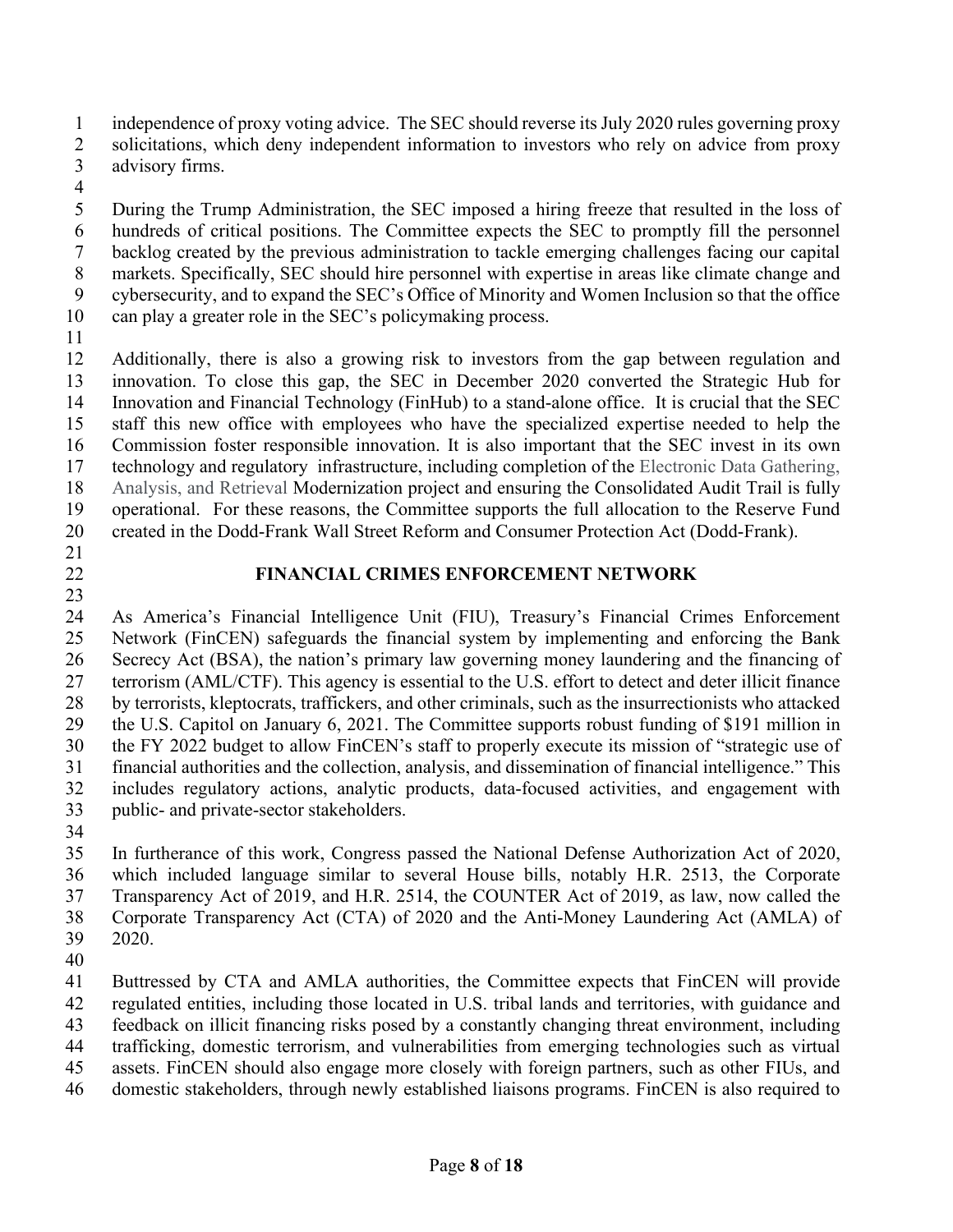improve prosecution of egregious BSA violators, support BSA-related whistleblowers, close money laundering loopholes in industries such as arts and antiquities, and promote technological innovation for itself and industry to benefit AML/CFT efforts. The Committee supports fully funding FinCEN, including additional funds needed to implement the CTA and AMLA, such as the establishment of BSA-related processes for collecting and disseminating beneficial ownership information to and from a new database that will allow for transparency in corporate ownership and control.

- 
- 

## **COMMUNITY FINANCIAL INSTITUTIONS**

 The Committee supportsfully funding programs to support diverse and mission-driven community financial institutions. Specifically, the Committee supports full funding for the Community Development Financial Institutions (CDFI) Fund. The Committee would further recommend setting aside 40 percent of funds that are provided as grants to CDFIs to support minority lending institutions (MLIs). The Committee also supports providing \$10 million for the National Credit Union Administration's (NCUA) Community Development Revolving Loan Fund (CDRLF), with

- a 40 percent set aside for minority depository institutions (MDIs).
- 

When the COVID-19 pandemic further disadvantaged low-income and communities of color,

- CDFIs and MDIs maintained their focus on helping small and minority-owned businesses in their communities while big banks prioritized supporting their wealthy existing clients. In response,
- Congress ensured CDFIs and MDIs had more meaningful opportunities to provide pandemic relief

 to small and minority-owned small businesses. In December 2020, Congress included \$12 billion in the Consolidated Appropriations Act for 2021 to provide capital investments and grants to support these diverse and mission-driven financial institutions, including a 40 percent set aside for

26 MLIs. Given that regulators have not done enough to preserve and promote minority depository institutions, as stipulated under Section 308 of Financial Institutions Reform, Recovery, and Enforcement Act of 1989 (FIRREA), and with racial economic disparities persisting in the financial system, these funds are critical to ensuring federal support that reaches all communities and an equitable economic recovery from the pandemic.

- 
- $\frac{31}{32}$

# **CAPITAL MAGNET FUND**

 The Committee also supports the CDFI Capital Magnet Fund (CMF), which is funded by allocations from Fannie Mae and Freddie Mac and administered by the CDFI Fund. This program awards grants to finance affordable housing and community revitalization efforts that benefit low- income people and communities nationwide. The Committee expects to consider legislation to significantly increase funding to the CMF.

- 
- 

#### **SMALL AND MINORITY-OWNED BUSINESSES**

 Small businesses are the life blood of the U.S. economy, creating nearly two-thirds of all private sector jobs over the past 15 years. The pandemic, however, has hit them hard with roughly one-

third of small businesses still closed as of early February. While some programs, like the Paycheck

Protection Program (PPP) have helped, the calls for help from small and minority-owned business

owners persist. As such, the Committee supports the implementation of the recently renewed State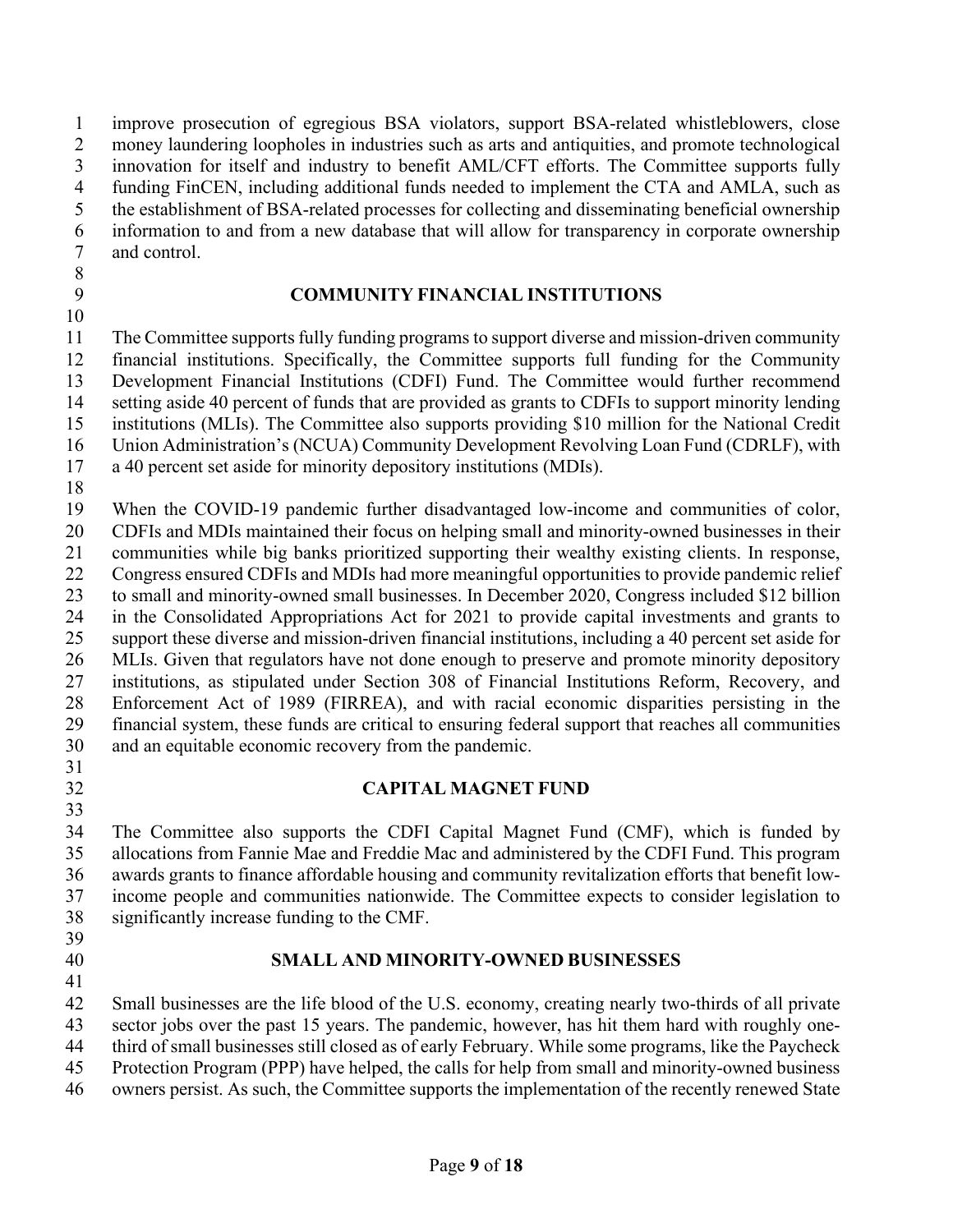Small Business Credit Initiative (SSBCI) administered by the Department of the Treasury. SSBCI will support state, territory, and tribal government efforts to provide up to \$100 billion in low cost

loans and equity investments in small businesses harmed during the pandemic and to support a

- robust recovery.
- 

 Following the 2008 financial crisis, Congress created the SSBCI, which leveraged \$1.5 billion in federal funds to support \$10.7 billion in small business loans and investments that helped create or retain over 240,000 jobs. The median small business receiving support had 3 full-time employees and received a loan or investment of \$33,000. As enhanced by the American Rescue Plan Act with \$10 billion, the renewed SSBCI will provide expanded support to small businesses, incentivize states to reach minority-owned and other underserved businesses, and provide technical assistance to small businesses that need legal, financial, accounting, and other forms of advice to apply for various support programs.

- 
- 

#### **CONSUMER FINANCIAL PROTECTION BUREAU**

 The Committee remains strongly supportive of the structure, independent funding stream, and the consumer driven mission of the Consumer Financial Protection Bureau (Consumer Bureau or CFPB), which was created under the Dodd–Frank Wall Street Reform and Consumer Protection Act (Dodd-Frank Act), to help ensure a fair and transparent marketplace for both consumers and the lending industry. The Consumer Bureau has addressed predatory and illegal conduct in the lending and finance industry since it opened in 2011. The agency's consumer complaint database has received over 2 million consumer complaints with a 98 percent timely response rate by financial firms to those complaints. 175 million people, including those in the military harmed by predatory actors, have been eligible for relief totaling nearly \$13 billion due to the CFPB's enforcement work.

 The Committee is committed to preserving the independence of the Consumer Bureau, and rejects attempts to weaken the agency, including proposals to replace the CFPB's independent funding with the Congressional appropriations process. It is important for the one federal agency dedicated to protecting consumers in the financial marketplace remain independent and have access to consistent funding to support its vital work.

 Despite the CFPB's early successes on behalf of consumers, the Committee remains concerned by the legacy left behind by the Trump Administration's appointees when they took over the agency's leadership in November 2017 through early 2021. Under Mick Mulvaney and Kathy Kraninger, CFPB's enforcement activity sharply decreased, fair lending efforts were largely diminished, previous rules to protect consumers such as those relating to payday lending were shelved in favor weaker and severely ineffective measures, student lending concerns were suppressed, and staff with a documented history of racist and homophobic hate were hired and awarded key positions in the agency, demonstrably harming employee morale. Furthermore, consumers were left further behind during the economic and health crises caused by the COVID-19 global pandemic when credit report dispute and mortgage servicing standards were relaxed with little recourse for consumers. The Committee supports efforts by the new leadership of the CFPB to: (a) reverse recently proposed or finalized rules that would aide financial predators' victimization of American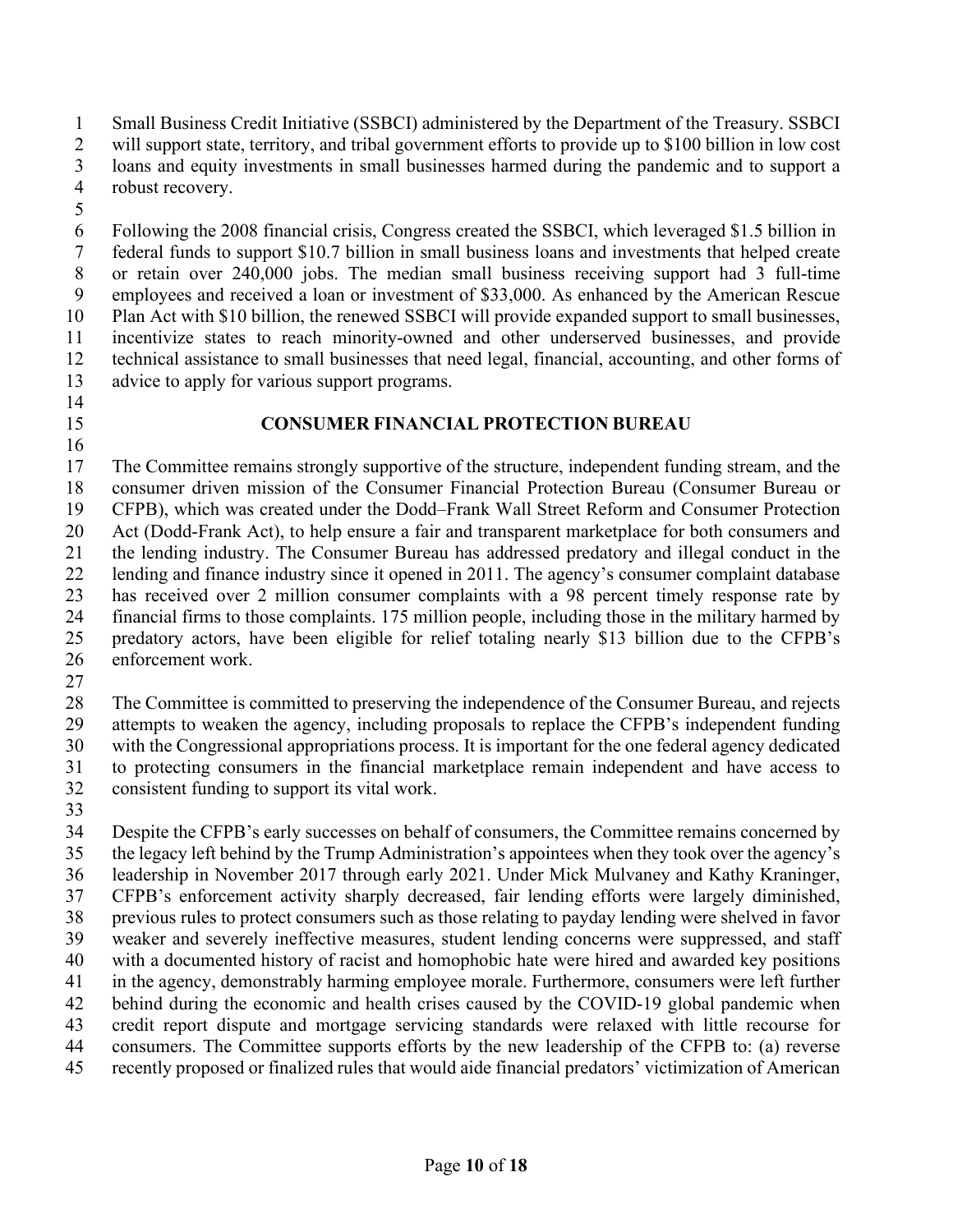families, including with respect to lending, credit reporting, and debt collection practices, and (b) aggressively enforce all consumer financial protections, especially during the pandemic.

 Even with new leadership at the agency, there remain areas where consumer financial protection laws need to be strengthened by Congress. For example, the consumer credit reporting system is broken, and consumers have little recourse when there are errors in their files. Credit reporting problems have consistently been a top concern amongst consumers, with CFPB database complaints regarding credit reporting surging 50 percent in 2020, reaching 48,558 complaints in December 2020 alone, an all-time high. Potential reforms include those the House passed in the  $10 \quad 116$ <sup>th</sup> Congress, such as H.R. 3621, the Comprehensive Credit Reporting Enhancement, Disclosure, Innovation, and Transparency Act of 2020 to empower and protect consumers with respect to credit reporting, as well as H.R. 5332, the Protecting Your Credit Score Act of 2020 to make the credit reporting process easier to understand and interact with for consumers.

 Additionally, debt collection practices have garnered significant consumer complaints and warrant increased protections. Potential reforms include H.R. 1491, Fair Debt Collection for Servicemembers Act, which was previously passed by the House and would prohibit debt collectors from threatening a servicemember with reducing their rank, having their security clearance revoked, or prosecution under the Uniform Code of Military Justice for an outstanding debt.

 Furthermore, consumer protections must be strengthened for student borrowers. Americans have over \$1.7 trillion in student debt, as reported by the Federal Reserve, which is more than all other forms of debt, including auto loans and credit cards, except for mortgage loans. Heavy student loan debt results in financial burdens that have delayed consumers from pursuing economic advancement through starting a business or owning a home. Massive student debt also creates obstacles to starting a family or surviving after retirement. These are problems that have and increasingly will continue to harm the broader economy. The Committee continues to consider and advance legislation that would better protect and assist student borrowers.

- 
- 

### **FINANCIAL STABILITY OVERSIGHT COUNCIL AND OFFICE OF FINANCIAL RESEARCH**

 In the years leading up to the financial crisis, the American regulatory and supervisory framework did not keep up with the risks to our country's financial stability posed by the increasing size, complexity, interconnectedness, and globalization of large financial institutions. The Financial Stability Oversight Council (FSOC) and the Office of Financial Research (OFR) were established under Title I of the Dodd-Frank Act to close these regulatory gaps and serve as an early warning system for emerging threats to financial stability.

 The Committee supports independent and robust funding to support the work of the FSOC and OFR. Under the Trump Administration, the budget and staffing levels were significantly reduced for both, limiting the effectiveness of these two critical organizations. Examinations into potential

risks posed in the shadow banking sector were halted, and FSOC de-designated all nonbank

financial companies and took an activities-based approach that turned a blind eye to emerging

threats to the financial system, such as the substantial risks posed by climate change.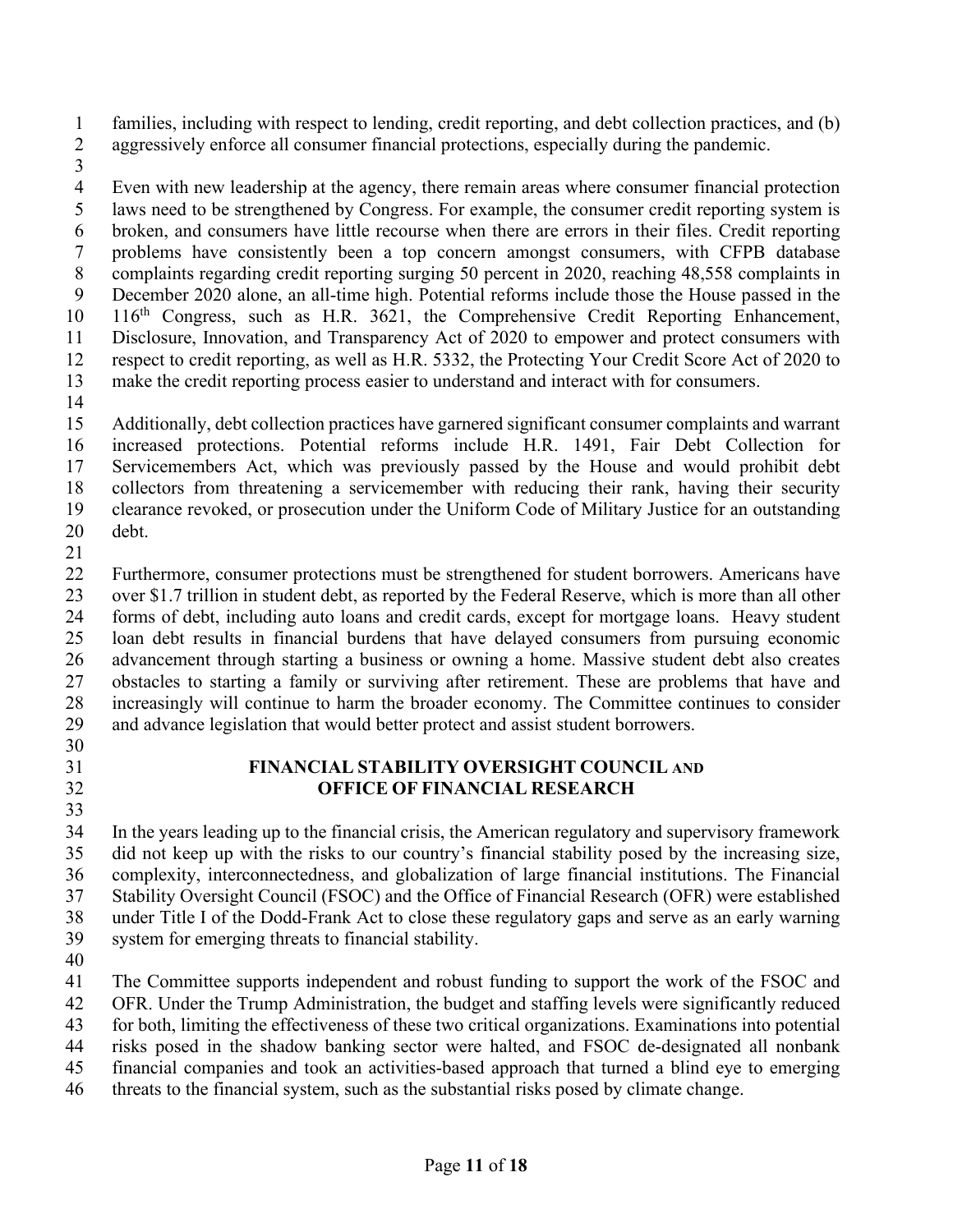The Committee supports the preservation of both the FSOC and OFR's independence from the annual Congressional appropriations process to ensure that they maintain adequate and consistent funding for their critical work mitigating a wide range of systemic risks and promoting stable economic growth. The Committee notes that their budgets are offset by a fee imposed on systemically important financial institutions, and do not affect the U.S. deficit.

- 
- 

### 

# **ENHANCED PRUDENTIAL STANDARDS TO PREVENT FUTURE BAILOUTS**

 The financial crisis demonstrated that several large, interconnected financial institutions could pose an existential threat to the American financial system. These institutions' size, complexity, interconnectedness, and global scale forced the Federal government to expend enormous resources to prevent their failures and avoid an international economic collapse. The Dodd-Frank Act instructed regulators to limit the risks these firms pose to the economy. The Committee supports robust enhanced prudential standards, including capital, liquidity, leverage, stress testing, and living will requirements that will constrain systemic risks posed by the largest and most complex financial institutions and prevent the kind of government bailouts experienced following the Great Recession. Additionally, the Committee supports the transparent and strong implementation of the Volcker Rule to ensure Wall Street banks no longer gamble with their customers' deposits. The Committee strongly opposes any effort to eliminate the Orderly Liquidation Authority established under Title II of Dodd-Frank under the erroneous notion that eliminating this emergency authority will decrease, instead of increase, the potential for future government bailouts and save the government money.

 While Dodd-Frank and related reforms bolstered the resiliency of the financial system, the Committee is concerned by the litany of deregulatory actions taken in recent years by regulators under the Trump Administration. The Committee is concerned that the deregulatory actions recently taken weaken critical safeguards and increase the exposure to risk for taxpayers. Therefore, the Committee encourages financial regulators to reexamine the current state of the regulatory framework, particularly with respect to megabanks, and take actions to ensure appropriate safeguards against a future, costly financial crisis. Moreover, the Committee encourages financial regulators to utilize their full supervisory and enforcement authorities to hold massive financial institutions, and their senior executives, accountable when they break the law and harm consumers.

- 
- 
- 

# **OFFICES OF MINORITY AND WOMEN INCLUSION**

 Throughout much of American history, women and people of color have been denied the most fundamental liberties and equal rights enjoyed by other Americans. The importance of diversity in the American experience has been cited by numerous historians, authors, and economists as one of the country's greatest assets. This principle of "diversity as an asset" was recognized nearly 75 years ago by President Franklin D. Roosevelt who, in an Executive Order banning discrimination in the defense industry, asserted "the firm belief that the democratic way of life within the Nation can be defended successfully only with the help and support of all groups within its borders."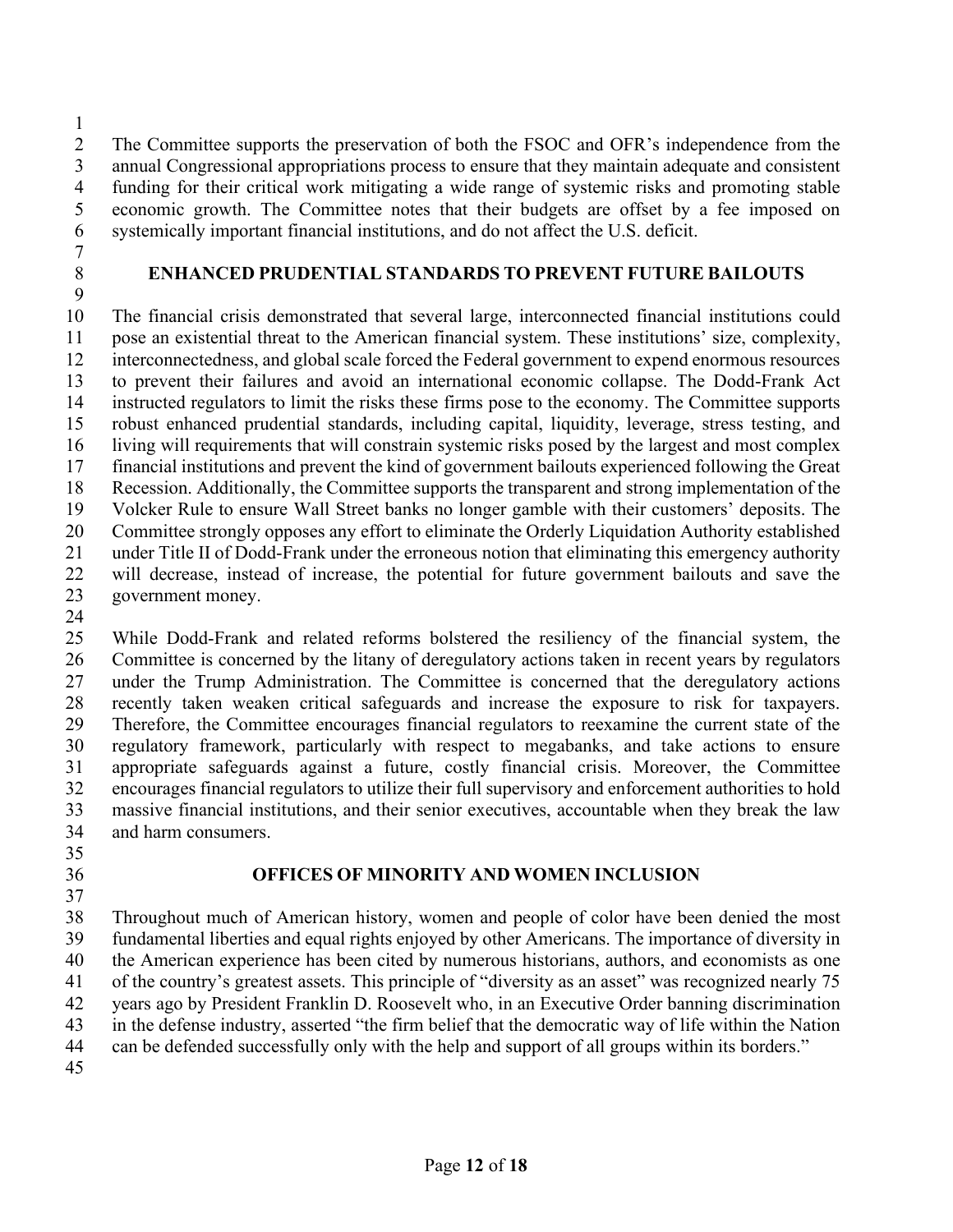Even as the nation's demographics become increasingly diverse, the financial services industry, in particular, has remained mostly white and male. For example, from 2007 to 2015 the overall representation of women among managers at financial services firms remained generally unchanged, while the overall representation of minorities among managers marginally increased, except for African-Americans whose representation decreased. As such, organizations must recognize the importance of maintaining a diverse workforce for innovation and competitiveness in the world economy.

 To create greater accountability for diversity and inclusion in the financial services sector, Section 342 of the Dodd-Frank Act established Offices of Minority and Women Inclusion (OMWIs) in most of the federal financial agencies—the Department of the Treasury, Federal Deposit Insurance Corporation, each of the Federal Reserve banks, the Federal Reserve Board of Governors, National Credit Union Administration, Office of the Comptroller of the Currency (OCC), Securities and Exchange Commission, and Consumer Financial Protection Bureau—that are responsible for all matters relating to diversity in management, employment, and business activities. Section 1116 of the Housing and Economic Recovery Act of 2008 created an OMWI with similar authorities at the Federal Housing Finance Agency. Additionally, Section 342(b)(3) of the Dodd-Frank Act grants OMWI Directors the duty to assess the diversity policies and practices of entities regulated by the agency

 The Committee supports full funding for each OMWI to carry out its programs, including data collection and analysis that would ensure: transparency from the top-down; a diverse talent pipeline for current and future employment opportunities within the agencies; sufficient training to increase cultural awareness and inclusiveness in the agencies; effective supplier diversity initiatives to secure the fair inclusion of minority-owned and women-owned businesses, and transparency of diversity data by its regulated entities. The Committee will consider legislation that would require regulated entities to disclose their diversity policies and practices to the OMWI at their respective regulators, including requiring OMWIs and their regulated entities to conduct compensation equity analyses.

 To remain competitive in the global market, it is vital that financial services firms and regulatory agencies attract, hire, develop, and retain a highly qualified and diverse workforce and operate in a manner that promotes an inclusive and non-discriminatory workplace. Senior leadership at the federal financial agencies must also reflect the diversity of America. For this reason, the Committee will consider legislation aimed towards increasing diversity levels in the highest ranks of federal financial agencies, such as requiring at least one female and one person of color to fill Federal Reserve Bank president vacancies.

 Transparency and accountability through the disclosure of diversity data are also crucial to validating diversity and inclusion results. Last Congress, the House passed H.R. 5084 the Improving Corporate Governance Through Diversity Act of 2019, to require public companies to disclose the demographic information of their board directors, nominees, and senior executive officers, and the Committee expects to consider this and additional legislation that would increase transparency of corporate and private equity board leadership.

- 
- 

# **INTERNATIONAL MONETARY FUND**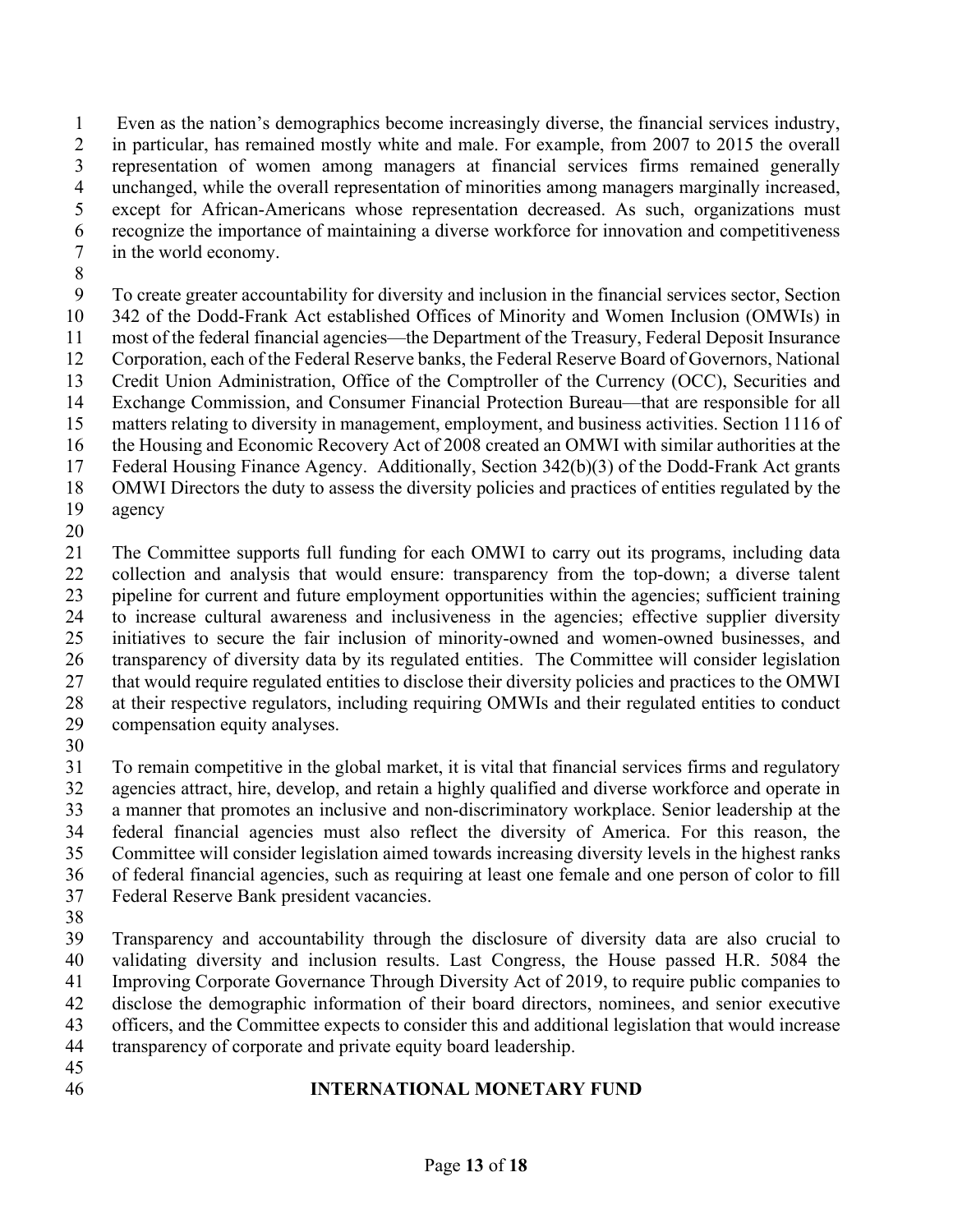- 
- Since the beginning of the pandemic, the International Monetary Fund (IMF) has provided \$107 billion in new financing to 85 member countries, including about \$12 billion dollars of emergency financing to low-income countries in the form of fast-disbursing zero-interest loans with almost no conditionality. The Committee commends the IMF for also mobilizing over \$700 million through the Catastrophe Containment and Relief Trust to cover IMF debt service payments for 29 vulnerable countries, allowing them to channel more of their scarce financial resources towards
- vital emergency medical and other relief efforts.
- 

 The Committee welcomes the decision by Treasury to support a \$650 billion allocation of Special Drawing Rights by the IMF, 40 percent of which would go to low-income and emerging market countries at a time when ambitious multilateral action is needed to transform the global crisis into 13 a fair and resilient economic recovery. In addition to freeing up resources for vaccination programs and other urgent needs, this also sends a powerful signal of renewed U.S. support for global economic cooperation.

 As a critical component of the Administration's strategy on a new allocation of Special Drawing Rights, the Committee expects the Department of Treasury will seek congressional authorization

to loan excess U.S. Special Drawing Rights to the IMF's Poverty Reduction and Growth Trust,

 which will increase the ability of the IMF to provide concessional loans to low-income countries. If requested, the Committee would support such an authorization.

 As the IMF begins to move from emergency lending to more typical kinds of lending programs, the Committee cautions the Fund against a premature push for fiscal consolidation in countries still struggling to address the health and economic impact of the pandemic, including the procurement and distribution of COVID-19 vaccines.

 The committee is concerned about the IMF's disbursement of \$350 million in emergency assistance to the Myanmar government just days before the military coup, as part of a no-strings- attached emergency aid package to help the country battle the coronavirus pandemic and "to ensure financial stability while supporting affected sectors and vulnerable groups." Although no one predicted such a coup, the IMF presumably was aware that the military controls three government ministries and sets its own budget with no civilian oversight. Moreover, this is a military widely known for its brutality, including atrocities committed in 2017 against its minority Rohingya population during so-called "clearance operations" that the United Nations called "ethnic cleansing" and "crimes against humanity" with "genocidal intent." The committee is concerned that the Fund would find it prudent to provide unconditional, direct budget support to any government under such circumstances.

- 
- 

# **MULTILATERAL DEVELOPMENT BANKS**

Multilateral cooperation is essential to addressing every major issue the world now faces—from

climate change to the global pandemic to China's increasingly confrontational foreign policy. U.S.

leadership at the multilateral development banks (MDBs) is not only central to their legitimacy,

 but they also help advance U.S. foreign policy and national security interests, as well as American values, including respect for human rights. The MDBs are providing critical support to help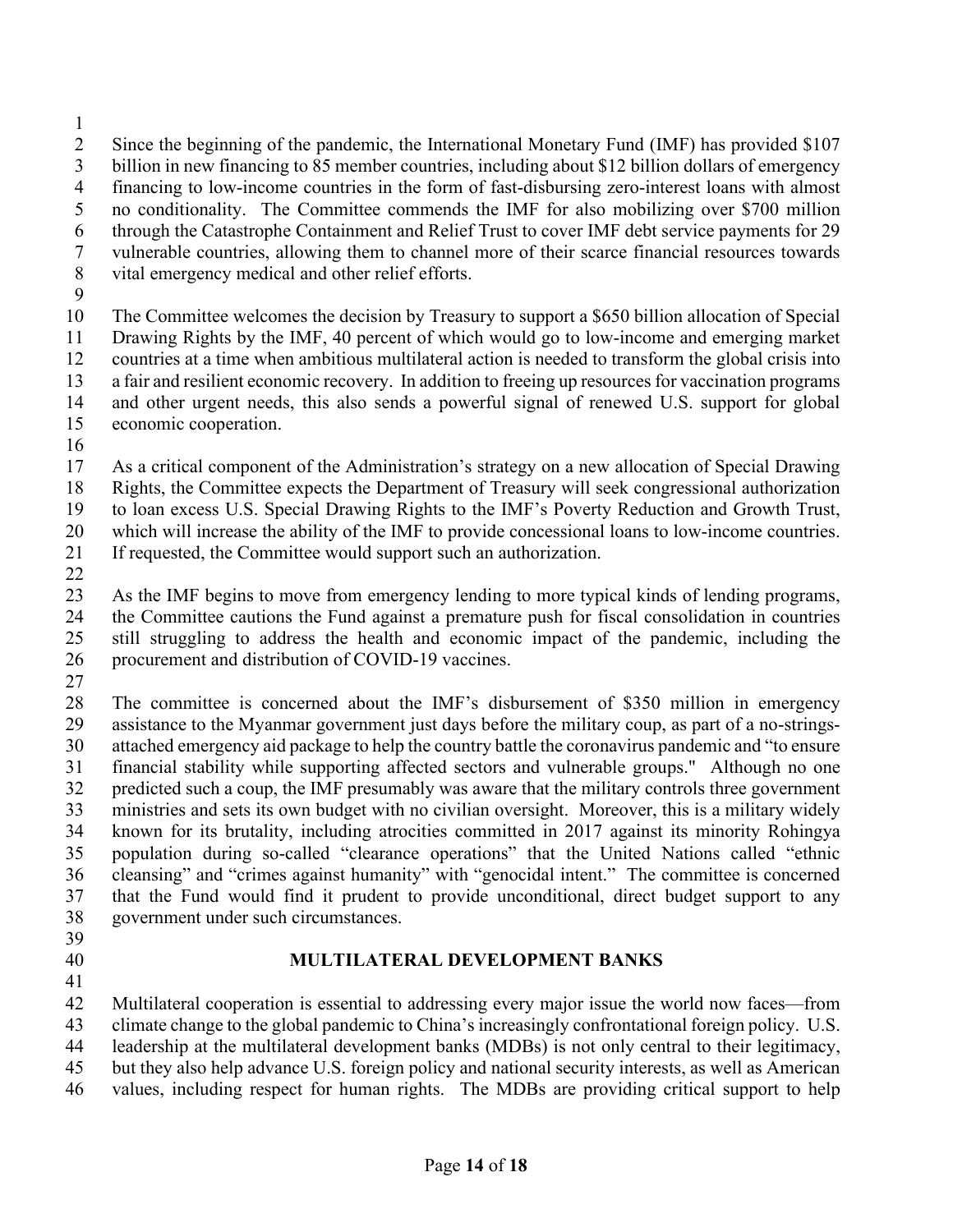developing and emerging market countries mitigate the devasting health and economic impact of

- 2 the global crisis.
- 

 The Committee will consider any request by the Administration to authorize U.S. contributions to the twelfth replenishment of the Asian Development Fund (AsDF-13) to which the United States pledged \$177.44 million in September 2020. The AsDF is the principal channel for the Asian Development Bank to deliver grant resources to the poorest countries in Asia. U.S. In addition to leveraging other donor contributions and internally generate resources, U.S. contributions to the AsDF replenishment help project U.S. influence in a region of strategic importance.

 The Committee also supports the U.S. commitment to provide debt service suspension, restructurings, and forgiveness to low-income countries participating in the Debt Service Suspension Initiative and the G-20 Common Framework for Debt Treatments. In coordination with the World Bank and the IMF, all G20 member nations, including China, have agreed to provide debt relief on comparable terms under these initiatives. United States participation will advance important national security and foreign policy goals.

 The Global Agriculture and Food Security Program (GAFSP) has played an important role over the last year responding to the food security impacts of the crisis, allocating approximately \$60 million in additional grant financing to COVID-19 response efforts, helping farmer-led businesses, especially smallholder farmers, access improved technologies, add value through food processing, and access new markets with the goal of reducing global hunger and malnutrition. Unfortunately, U.S. funding for GAFSP was zeroed out under the previous Administration. The Committee encourages the Administration to renew U.S. support for GAFSP, and if requested, the Committee would support a new U.S. contribution to this important multilateral food security program.

- 
- 

# **COMMITTEE ON FOREIGN INVESTMENT IN THE UNITED STATES**

 The Committee on Foreign Investment in the United States (CFIUS) is an interagency committee chaired by the Secretary of the Treasury that reviews certain transactions involving foreign direct investment in the United States to determine the effect of such transactions on the national security of the United States and to address identified national security risks. The Committee supports increased funding for CFIUS in light of its increased workload and the critical national security function it serves.

# **OFFICE OF FOREIGN ASSETS CONTROL**

 The Committee sees an increasingly important role for the Treasury Department's Office of Foreign Assets Control (OFAC) and its administration of sanctions against over 40 countries, regimes, terrorists, international narcotics traffickers, proliferators of weapons of mass destruction, financers of terrorism, and other threats to the national security of the United States. OFAC's enforcement actions and activities – including civil monetary penalties, non-public disruptive intervention, and public outreach – uncover evasion schemes and enlist the private sector in its sanctions efforts. OFAC also vigorously enforces the sanctions programs it administers and conducts civil enforcement investigations against U.S. and non-U.S. individuals and entities who threaten the integrity of its sanctions programs. Additionally, OFAC administers a licensing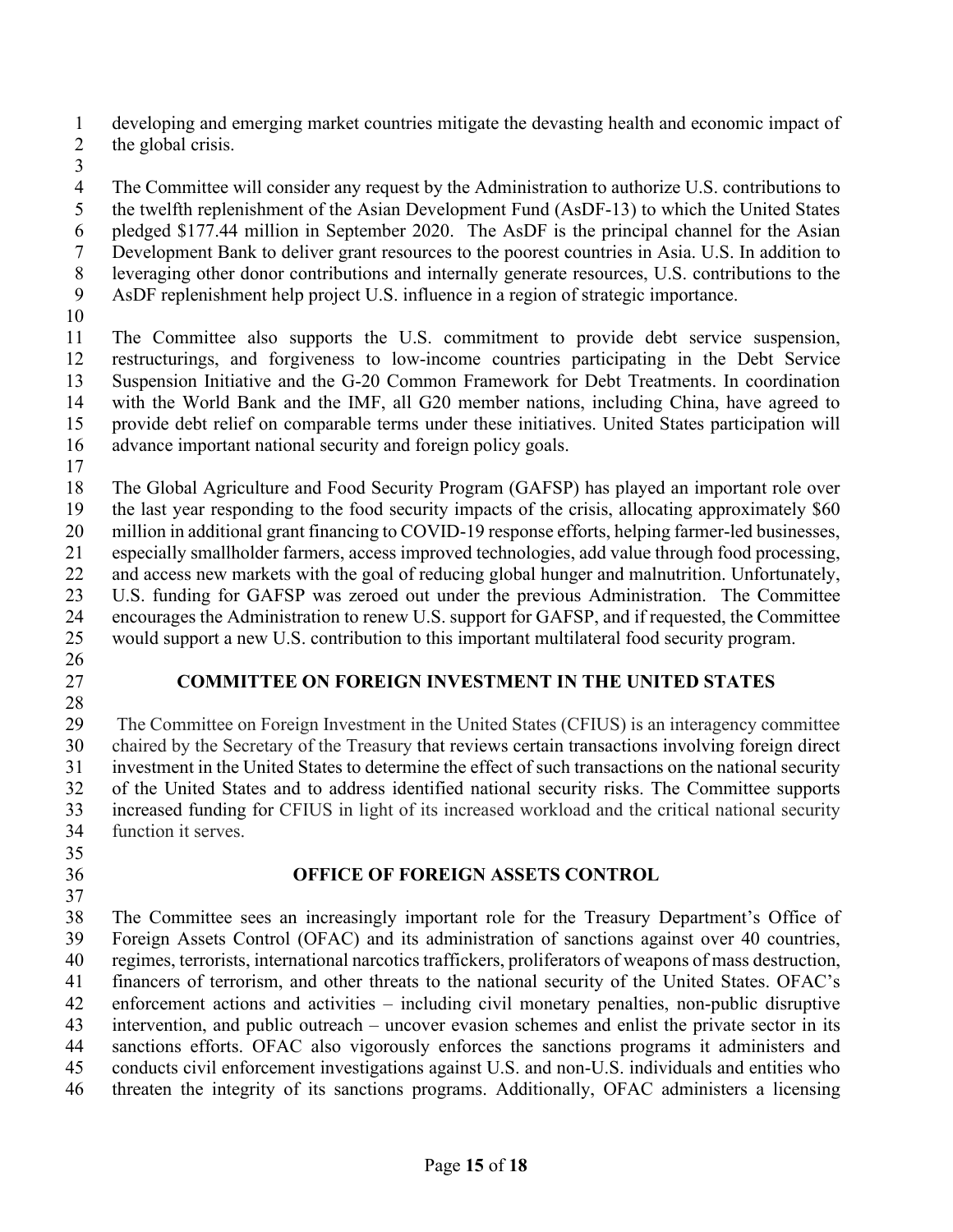program through which it reviews and then authorizes or denies requests to conduct certain 2 transactions or activities that would otherwise be prohibited. OFAC is continually evaluating and adjusting its sanctions programs to ensure illicit activity is prohibited, while activity that is consistent with or advances U.S. national security and foreign policy is allowed. The Committee also recognizes the importance of safeguarding humanitarian assistance to vulnerable populations in targeted sanctioned regimes. With respect to the People's Republic of China, the Committee believes that flexible targeted sanctions are generally more appropriate tools to change the behavior of Chinese entities than broad-brush restrictions on outbound investment that fail to prevent foreign capital flows to bad actors, are difficult to coordinate with U.S. allies and multilateral partners, and are unaccountable to Congress for the achievement of discrete policy goals. The Committee supports the FY 2022 Budget request for increased funding for OFAC.

#### **OFFICE OF TECHNICAL ASSISTANCE**

 The Department of Treasury's Office of Technical Assistance (OTA) performs critical work by providing technical assistance to strengthen the capacity of finance ministries, central banks, and other government institutions in developing and transitional countries to manage public finances and effectively oversee the financial sector. OTA supports U.S. foreign policy and national security objectives by facilitating in these countries policy and administrative reforms in the areas of budget planning, effective revenue collection, judicious debt management, sound banking systems, and robust financial sector supervision. Also, given that the challenges the U.S. faces in the fight against terrorism and other illicit financing are often transnational, no nation can protect itself from these threats without cooperation from others. In this area, the work of OTA is important to creating effective partnerships abroad by helping countries build the human and institutional capacity to develop strong controls that will combat corruption, financial crimes, and terrorist financing. The Committee strongly supports fully funding this office in FY 2022.

#### **INSPECTORS GENERAL**

 The Committee supports full funding for inspector general offices to conduct oversight. In recent years, the inspectors general within the Committee's jurisdiction uncovered and reported numerous instances of waste, fraud, abuse and mismanagement, including vulnerabilities in agency cloud systems; deficiencies in agency supervision of cybersecurity risk management; ineffective information security programs; misuse of agency funds; flawed agency hiring practices; delays and material deficiencies in processes used to respond to investigators' requests for electronically-stored information; and flaws in infrastructure support service contract management. The offices of inspector general must be adequately funded to ensure their continued success.

#### **CLIMATE CHANGE**

 In 2020, the pandemic and the climate crisis combined to inflict considerable damage on Americans' lives and economic well-being. 2020 tied 2016 as the warmest year in recorded history, the hurricane season was the most active on record, and the wildfire season was particularly severe across the globe. In California, wildfire damage more than doubled its previous record, and new records for wildfires were set in Oregon, Washington, and Colorado. Climate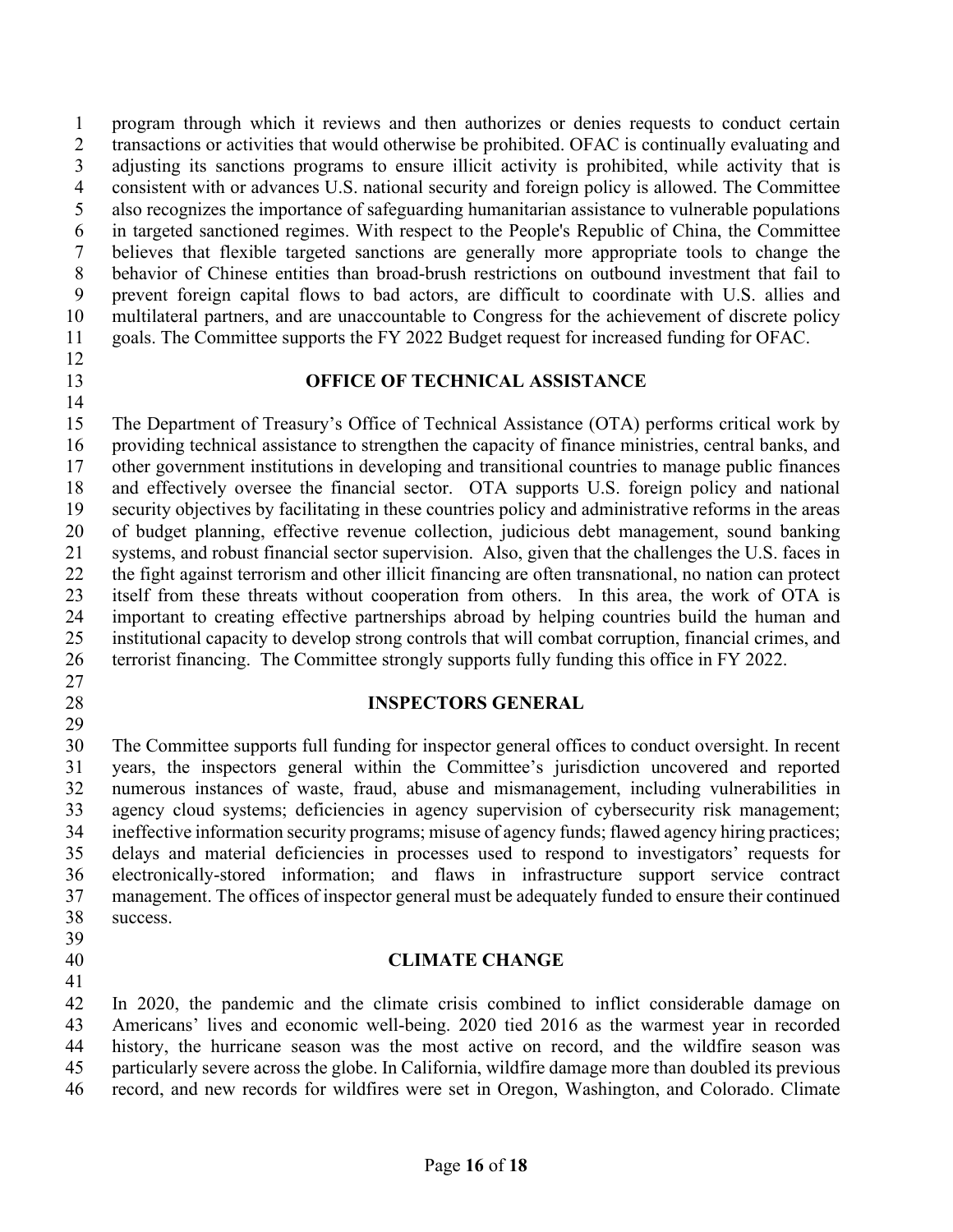change poses major threats to the safety and soundness of our financial system, and in its November 2020 financial stability report, the Federal Reserve confirmed that climate change is a threat to financial stability. Insurance companies and financial institutions are exposed to "physical risks" from climate change (*i.e*. exposure to losses that stem from the growing damage that climate disasters cause), and the resultant costs borne by insureds, insurers, and other businesses. There are also concerns about what Federal Reserve Governor Lael Brainard has called "transition risks," which "arise from changes in policy, technology, or consumer behavior that lead to a lower-carbon economy."

 The Committee supports President Biden's budget request to "mount a historic, whole-of- Government-approach to combating climate change." Specifically, the Committee supports efforts by prudential regulators to monitor and measure these risks, to take robust and appropriate regulatory actions to require financial institutions to reduce their exposure to both the "physical" and "transition" risks posed by climate change and pollution from the combustion of fossil fuels.

 The Committee also commends the Federal Reserve's decision to join the Network for Greening the Financial System and to participate in efforts by international central banks to develop a supervisory approach for reducing climate risk. The Committee also supports recently announced decisions by the Federal Reserve Board of Governors to form a Supervision Climate Committee and Financial Stability Climate Committee. The Committee recognizes, however, that climate change poses risks not only to the financial system, but also to the economy, and therefore supports steps by the Securities and Exchange Commission to better inform investors through disclosure of climate risk by publicly traded companies. The Committee also expects further action by the Treasury Department to coordinate efforts to address climate change across the federal government, including through the establishment of a "climate hub" within Treasury, and by requesting sufficient resources at OFR and the Federal Insurance Office to evaluate climate risks faced by businesses and insurers. Finally, the Committee expects a strengthened focus on climate change by the FSOC.

 Recognizing the growing burden that climate change is imposing on the National Flood Insurance Program (NFIP), the Committee also supports integrating climate risk into long-term reauthorization of NFIP, and shoring up NFIP through enhanced flood mitigation, more modern flood risk mapping, and stronger and more resilient floodplain management.

 Internationally, the World Bank is the biggest provider of climate finance to the developing world. The Committee believes the Bank's Climate Change Action Plan for 2021-2025, which is expected to be published next month, should be ambitious. The Committee believes the World Bank should pursue a rapid and equitable shift toward a zero-carbon future by ending all coal- and oil-related investments, both direct and indirect, including through technical assistance and financial intermediaries, and by adopting a credible commitment to gradually phase out gas power generation, with investments in gas in exceptional cases only and under a very specific set of circumstances. The Committee expects the Bank to make its climate finance accounting and allocation more transparent within its policy lending and project investments and also to help countries manage the climate transition, including mitigating the negative impacts on workers and affected communities, retraining workers, investing in alternative green jobs, and helping to

guarantee social protections.